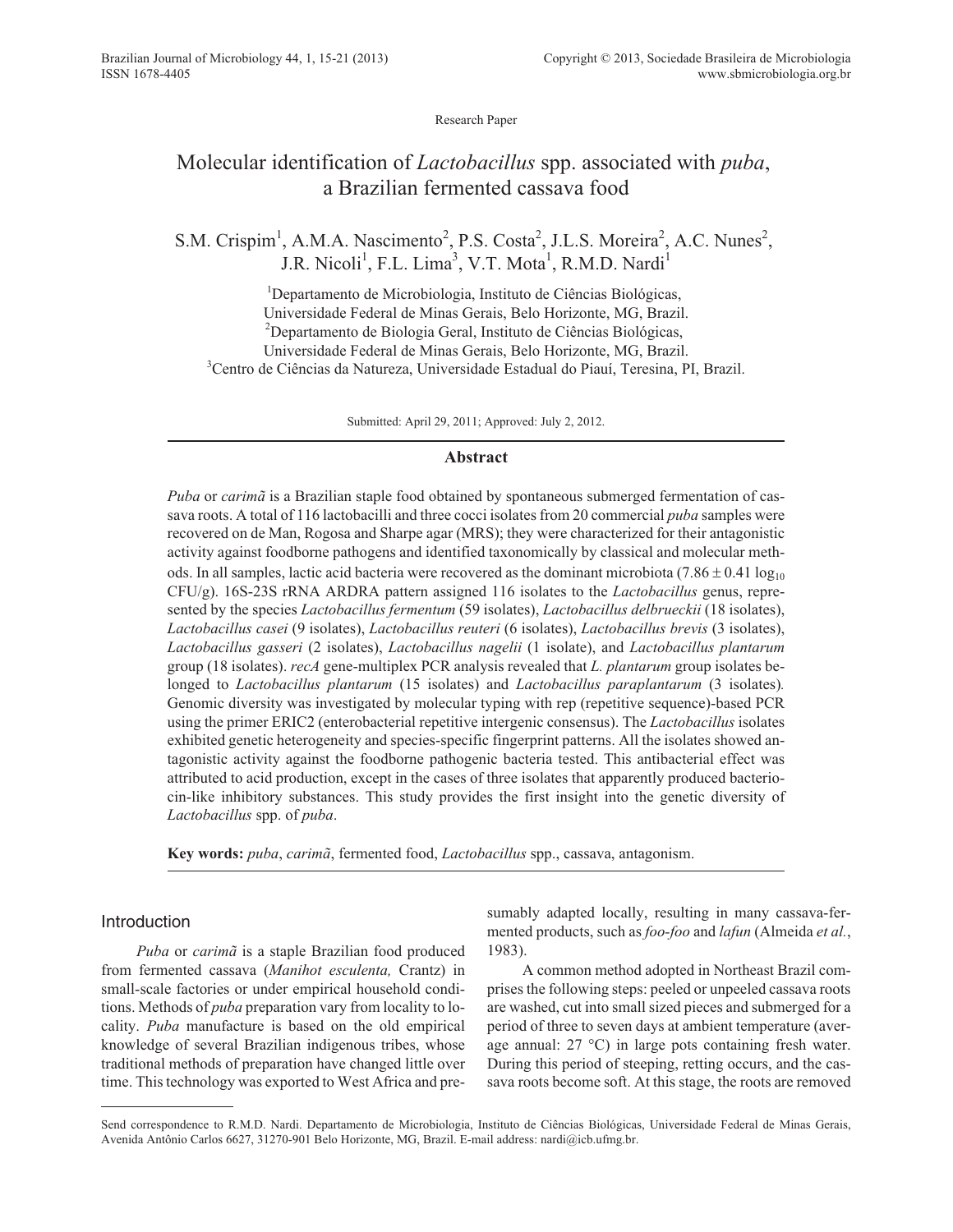from the water and forced by hand through a fine mesh to remove fibrous materials. The sieved mash is washed and allowed to settle, and the water is decanted. The resulting mash is placed into a cloth bag, and the excess water is pressed out by squeezing the bag to produce wet *puba* (50% moisture). Alternatively, this material can be sun-exposed to produce dry *puba*, a type of flour with approximately 13% moisture (Almeida *et al.*, 1983). Both are largely used in the North and Northeast of Brazil to manufacture, for instance, *carimã* cake, *carimã* couscous, and cassava paste porridge (Fernandes, 2009).

Cassava fermentation for the production of *puba* is associated with the fermentative activities of bacteria and yeasts (Almeida *et al.*, 1983). Lactic acid bacteria (LAB) are predominant during all stages of cassava fermentation and contribute to the development of characteristic properties such as taste, aroma, visual appearance, texture, shelf life and safety. This fermentation is important because it removes considerable amounts of cyanide and produces antimicrobial compounds including organic acids, hydrogen peroxide, and other active low molecular weight metabolites and bacteriocins (Adams and Nicolaides, 1987; Holzapfel, 2002).

In this study, market samples of *puba* from Northeast Brazil were tested to enumerate and identify predominant LAB populations. Additionally, possible antagonistic activities within and between LAB and against some foodborne pathogenic bacteria were tested. The aim of this study was to recover *Lactobacillus* spp. from several *puba* samples by conventional plating methods and to genetically characterize them.

#### Material and Methods

#### Sample collection and bacterial isolation

Twenty samples of *puba,* which were homemade using the traditional method, were randomly purchased from different local markets in Teresina (Piauí state, located in the Northeast region of Brazil). Approximately 500 g of *puba* samples were collected aseptically with a sterile spoon into a sterile stomacher bag and transported immediately in a cooler containing ice to the laboratory for analyses. The sampling and experiments were carried out in duplicate.

Twenty-five grams of each sample were weighed and processed according to Lacerda *et al.* (2005). Appropriate dilutions were plated onto de Man, Rogosa and Sharpe agar (MRS, Difco, Detroit, USA) and incubated at 37 °C for 72 h in an anaerobic chamber (Forma Scientific Company, Marietta, USA) containing an atmosphere of 85%  $N_2$ , 10%  $H_2$ and  $5\%$   $CO_2$ . After growth, colony forming units  $(log_{10}CFU/g)$  were quantified, and representative morphotypes of the highest dilutions were isolated for identification. Presumptive LAB were phenotypically characterized by Gram-staining and catalase activity.

#### Molecular identification of LAB

For identification, the chromosomal DNA of each isolate was extracted using a "Wizard Genomic DNA Purification" kit (Promega, Madison, USA) according to the manufacturer's instructions. PCR amplification of the intergenic segment between the 16S and 23S rRNA subunits was carried out, followed by amplified ribosomal DNA restriction analysis (ARDRA) as described by Moreira *et al.* (2005), modified to include the *Avr*II enzyme. *Lactobacillus brevis* ATCC 367, *Lactobacillus casei* ATCC 7464, *Lactobacillus delbrueckii*subsp. *lactis* ATCC 7830, *Lactobacillus fermentum* ATCC 9338, *Lactobacillus gasseri* ATCC 33323, *Lactobacillus plantarum* ATCC 8014 and *Lactobacillus reuteri* ATCC 55730 were used as controls.

The isolates presumptively identified by ARDRA as belonging to the *L. plantarum* group were subjected to *a posteriori* species-specific *recA* gene-multiplex PCR analysis, which allows separation of the three closely related species of the *L. plantarum* group by comparing the size of their amplicons: 318 bp for *L. plantarum*, 218 bp for *L. pentosus* and 107 bp for *L. paraplantarum* (Torriani and Dellaglio, 2001). *L. plantarum* ATCC1 4917, *L. paraplantarum* DSM 10667 and *L. pentosus* ATCC 8041 were used as controls.

The identification of the three cocci isolates was performed by partial sequence analysis of the 16S rDNA using the primers 27f (5'-AGAGTTTGATCCTGGCTCAG-3') and 1492r (5'-GGTTACCTTGTTACGACTT-3') (Guyot *et al.*, 1998). Sequences were compared to 16S rDNA data obtained from the Ribosomal Database Project (http://www.cme.msu.edu/RDP/html/index.html) and GenBank (http://www.ncbi.nlm.nih.gov).

## rep-PCR DNA fingerprinting

rep-PCR genomic fingerprinting was performed using the ERIC2 primer (5'-AAGTAAGTGACTGGGGTG AGCG-3') (Versalovic *et al.*, 1991). The PCR conditions were carried out according to Delfederico et al*.* (2005). ERIC-PCR amplicons were separated by 8% sodium dodecyl sulfate-polyacrylamide gel electrophoresis at 100 V. The gels were stained in 12% silver solution and photographed. The fingerprints were analyzed using BioNumerics ver. 6.0 software (Applied Maths, St. Martens-Latem, Belgium). Digitalized gel images were converted and normalized using the 1 kb Plus DNA Ladder (Invitrogen Corporation, Camarillo, CA, USA). The similarity between sets of fingerprint patterns was calculated using the pairwise Pearson's product-moment correlation coefficient (*r* value; these values are often represented by % similarity where an *r* value of 1 is equivalent to 100%). This approach compares the entire densitometric curves of the fingerprints (Hane *et al.*, 1993). Cluster analysis of pairwise similarity values was performed using the unweighted pair-group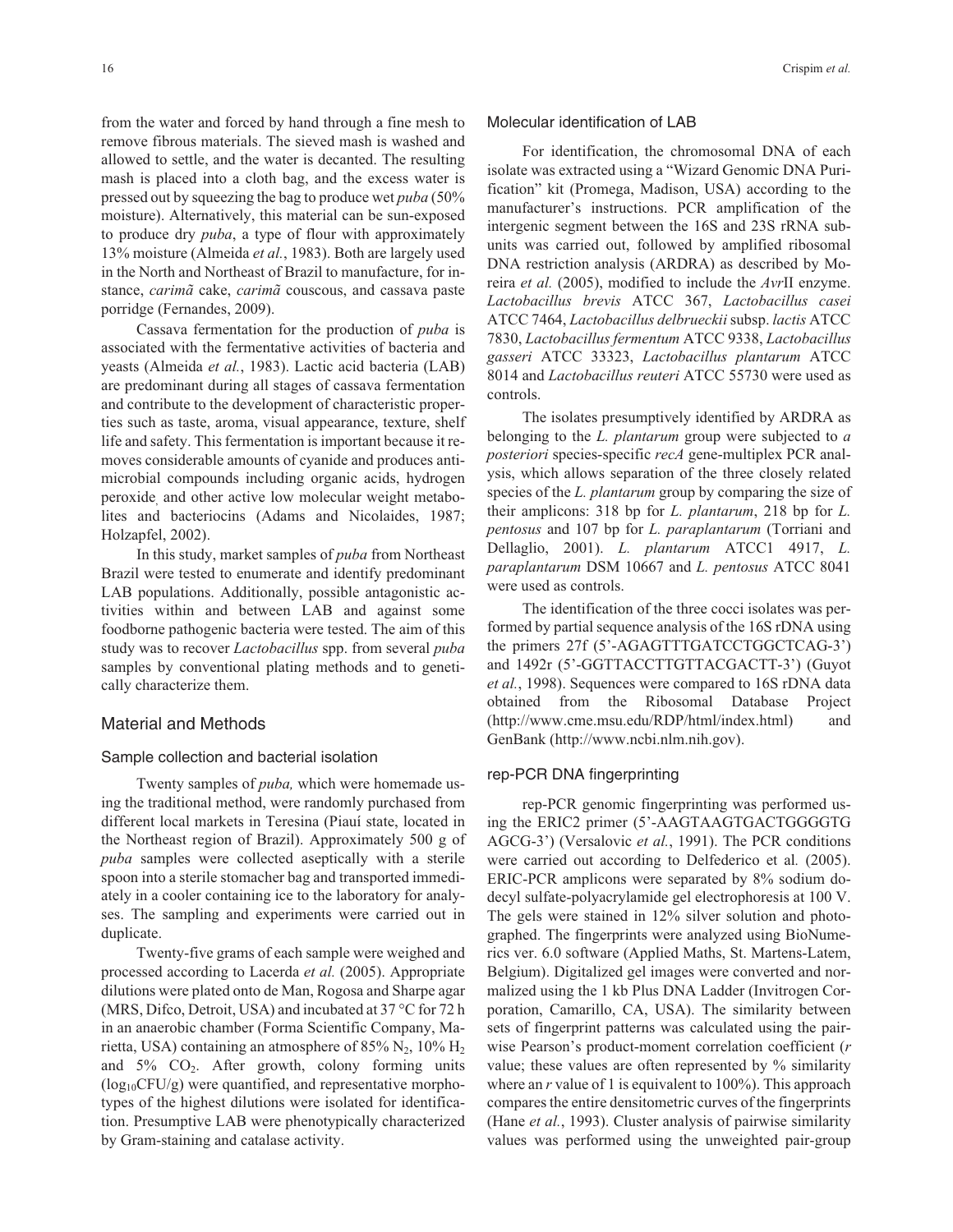method using arithmetic averages clustering algorithm (UPGMA).

#### Determination of antagonistic activity

LAB isolates were tested for antagonistic activity by the agar-spot assay (Schillinger and Lücke, 1989). The antagonistic activity was detected by the presence of a growth inhibition zone of the indicator strain around the spot of LAB. To exclude the effect of acid production, the antagonistic activity of the cell-free supernatant was confirmed after neutralization. Supernatants that gave positive results after neutralization were also tested for antagonistic activity after treatment with proteinase K (1 mg/mL, Merck, Darmstadt, Germany). Then, the supernatants were tested against *Bacillus cereus* ATCC 11778 and *Listeria monocytogenes* ATCC 7664 using the agar well diffusion assay (Schillinger and Lücke, 1989).

## **Results**

# LAB quantification and taxonomic assignment

In total, 119 Gram-positive, catalase-negative presumptive LAB from MRS agar were isolated from commercial *puba* samples. Table 1 shows the result of enumeration and molecular identification of LAB recovered from the dominant microbiota of *puba*. The total count of the

LAB population varied from 7.18 to 8.73  $log_{10}$ CFU/g. The analysis of endonuclease restriction patterns of 16S-23S rRNA spacers revealed seven different species: *L. fermentum* (59 isolates), *L. delbrueckii* (18 isolates), *L. casei* (9 isolates) *L. reuteri* (6 isolates), *L. brevis* (3 isolates), *L. gasseri* (2 isolates), and *L. nagelii* (1 isolate). ARDRA did not allow separation by species for the *L. plantarum* group. However, the species-specific *recA* gene-multiplex PCR allowed the identification of 18 isolates of the *L. plantarum* group as *L. plantarum* (15 isolates) and *L. paraplantarum* (3 isolates).

The three remaining cocci isolates, all from the same sample, were then identified by rRNA 16S sequencing as *Lactococcus lactis* subsp. *lactis, Lactococcus lactis* subsp*. cremoris* and *Leuconostoc pseudomesenteroides.*

## ERIC-PCR fingerprinting

We used interspersed repetitive sequence PCR to discern the genetic relationships among *Lactobacillus* isolates derived from the different *puba* samples. All reference strains had unique ERIC2-PCR fingerprint patterns and did not match any of the patterns obtained for the *Lactobacillus* isolates. Overall, the dendrograms revealed a high genetic heterogeneity among the lactobacilli isolate species with some exceptions. Some *L*. *fermentum* (*puba* 6, 7, 10, 11, 16 and 17) and *L*. *plantarum* isolates (*puba* 3) from the same

**Table 1** - Total population levels and the distribution of lactic acid bacterial species recovered from different *puba* samples.

| Sample        | Total counts ( $log_{10}$ CFU/g) | Identified species                                                                                                                           |
|---------------|----------------------------------|----------------------------------------------------------------------------------------------------------------------------------------------|
| $\mathbf{1}$  | 8.09                             | L. fermentum $(1)^{a}$ L. gasseri $(1)$ L. plantarum $(1)$ L. reuteri $(1)$                                                                  |
| 2             | 8.18                             | L. fermentum (4)                                                                                                                             |
| 3             | 7.67                             | L. plantarum (3)                                                                                                                             |
| 4             | 7.34                             | L. fermentum (3) L. plantarum (1)                                                                                                            |
| 5             | 7.18                             | L. brevis (2) L. casei (2) L. gasseri (1) L. reuteri (1)                                                                                     |
| 6             | 7.85                             | L. delbrueckii (7) L. fermentum (4) L. nagelii (1) L. plantarum (3)                                                                          |
| 7             | 7.74                             | L. delbrueckii (2) L. fermentum (4) L. plantarum (2)                                                                                         |
| 8             | 7.72                             | L. delbrueckii (1) L. casei (2) L. fermentum (5)                                                                                             |
| 9             | 8.59                             | L. brevis (1) L. delbrueckii (1) L. fermentum (5)                                                                                            |
| 10            | 8.34                             | L. fermentum (4)                                                                                                                             |
| 11            | 8.73                             | L. fermentum (4)                                                                                                                             |
| 12            | 7.97                             | L. casei (2) L. delbrueckii (3) L. fermentum (6)                                                                                             |
| 13            | 7.66                             | L. casei (1) L. delbrueckii (2) L. plantarum (1) L. reuteri (4)                                                                              |
| 14            | 7.23                             | L. casei (1) L. fermentum (2) L. paraplantarum (2)                                                                                           |
| 15            | 7.78                             | L. casei (1) L. delbrueckii (1) L. fermentum (2)                                                                                             |
| 16            | 7.86                             | L. fermentum (6)                                                                                                                             |
| 17            | 7.34                             | L. fermentum (4)                                                                                                                             |
| 18            | 8.08                             | L. fermentum (2) L. plantarum (1)                                                                                                            |
| 19            | 8.15                             | L. delbrueckii (1) L. fermentum (3) L. paraplantarum (1)                                                                                     |
| 20            | 7.84                             | L. plantarum (3) L. lactis subsp. lactis <sup>b</sup> (1) L. lactis subsp. cremoris <sup>c</sup> (1) L. pseudomesenteroides <sup>d</sup> (1) |
| Mean $\pm$ SD | $7.86 \pm 0.41$                  |                                                                                                                                              |

a ( ) number of isolates. <sup>b</sup> *Lactococcus lactis* subsp. *lactis*. <sup>c</sup> *Lactococcus lactis* subsp. *cremoris*. <sup>d</sup> *Leuconostoc pseudomesenteroides*.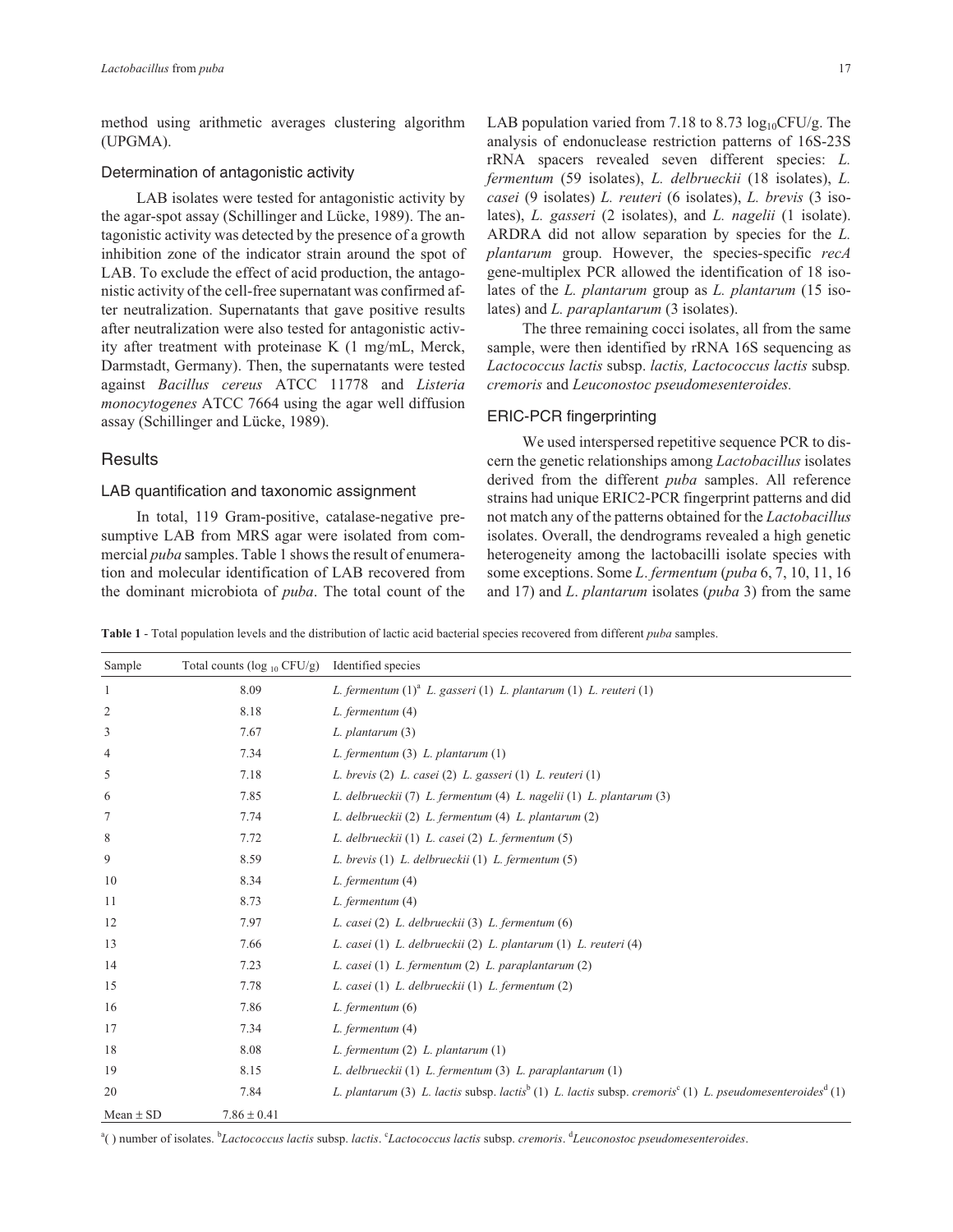# Detection and partial characterization of the antagonistic activity

Table 2 shows that all the LAB isolated from *puba* inhibited the growth of all the pathogenic bacteria tested, and that most of them also antagonized at least one of the *Lactobacillus* indicators. *L. delbrueckii, L. nagelii* and *L. pseudomesenteroides* isolates showed the lowest or no inhibition ability against the indigenous strains tested.

After neutralization of cell-free supernatants of all LAB isolates, only *L. lactis* subsp. *lactis*, *L. lactis* subsp. *cremoris* and one isolate of *L. plantarum* from *puba* 1 showed antimicrobial activity against *L. monocytogenes* and *B. cereus.* Complete inactivation of these antimicrobial activities was observed after treatment with proteinase K (data not shown).

## **Discussion**

Cassava fermentation for *puba* production is a spontaneous process, whose microbiota is not well known. This study showed that LAB were isolated from commercial *puba* samples in population levels  $(7.18-8.73 \log_{10} CFU/g)$ slightly lower than those observed after 48 h of fermentation of *lafun* (8.7-8.9  $log_{10}$  CFU/g) and *foo-foo* (9.0  $log_{10}$ ) CFU/g) (Padonou *et al.*, 2009a; Brauman *et al.*, 1996).

Using ARDRA for species identification, the LAB most frequently isolated from *puba* samples were *L. fermentum*, followed by *L. delbrueckii* and *L. plantarum* group. ARDRA failed to identify species for the *L. plantarum* group (*L. plantarum*, *L. paraplantarum*), show-



**Figure 1** - Dendrogram showing the genetic relatedness among *Lactobacillus plantarum* from different *puba* samples as determined by ERIC PCR fingerprint analysis. Similarity (%) between patterns was calculated using the Pearson coefficient, and data were sorted by UPGMA clustering. PP XX means the *puba* isolate number indicated by the dendogram.

ing the same restriction profile with the restriction enzymes *Sph*I, *Ssp*I, *Vsp*I and *Hinc*II (data not shown).

Interestingly, when isolated, *L. delbrueckii* was generally associated with other lactobacilli, and particularly, always with *L. fermentum*. These results confirm previous observations that LAB predominate in the fermentative processes of cassava and frequently in association with two to four different species isolated from each sample (Brauman *et al.*, 1996), suggesting some possible synergetic phenomena. In the present study, 70% of the *puba* samples



**Figure 2** - Dendrogram showing the genetic relatedness among *Lactobacillus fermentum* from different *puba* samples as determined by ERIC PCR fingerprint analysis. Similarity (%) between patterns was calculated using the Pearson coefficient, and data were sorted by UPGMA clustering. PP XX means the *puba* isolate number indicated by the dendogram.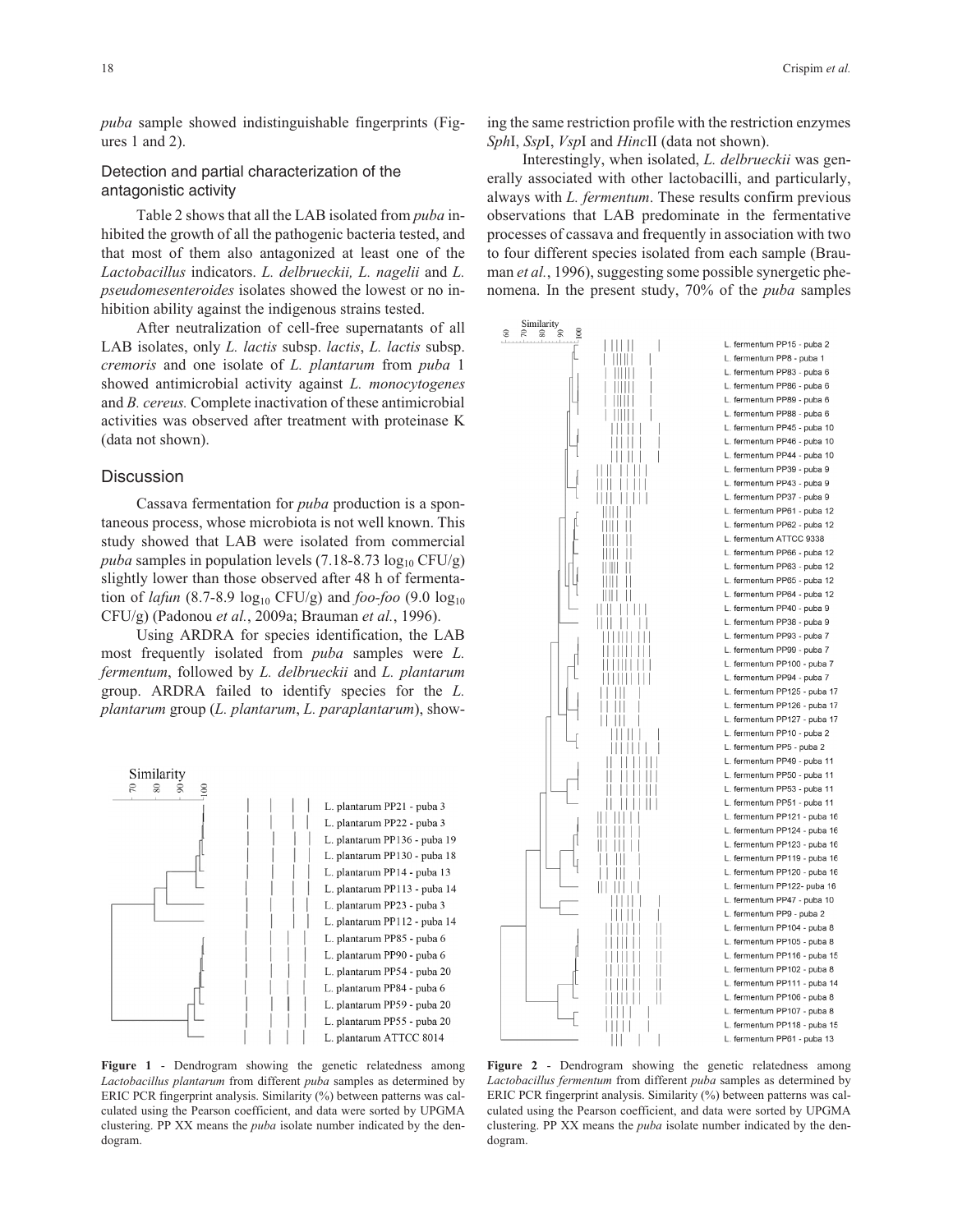| Species                       | Indicator strains <sup>a</sup> |                  |              |                          |              |                |  |
|-------------------------------|--------------------------------|------------------|--------------|--------------------------|--------------|----------------|--|
|                               | Pathogenic strains             | L. brevis        | L. fermentum | L.casei                  | L. plantarum | L. delbrueckii |  |
| L. fermentum $(59)^b$         | $100^{\circ}$                  | 6.8              | $\mathbf{0}$ | 5.1                      | 5.1          | 62.7           |  |
| L. delbrueckii (18)           | 100                            | 5.6              | $\mathbf{0}$ | $\mathbf{0}$             | $\Omega$     | $\mathbf{0}$   |  |
| $L.$ plantarum $(15)$         | 100                            | 10.5             | $\mathbf{0}$ | 26.3                     | $\mathbf{0}$ | 100            |  |
| $L. \; casei (9)$             | 100                            | 11.1             | 33.3         | $\mathbf{0}$             | 11 1         | 55.5           |  |
| L. reuteri (6)                | 100                            | 50.0             | $\mathbf{0}$ | 33.3                     | 16.7         | 66.7           |  |
| L. paraplantarum (3)          | 100                            | $\boldsymbol{0}$ | $\mathbf{0}$ | 25.0                     | $\mathbf{0}$ | 75.0           |  |
| $L.$ brevis $(3)$             | 100                            | $\mathbf{0}$     | $\Omega$     | 33.3                     | $\mathbf{0}$ | 33.3           |  |
| L. gasseri (2)                | 100                            | $\mathbf{0}$     | $\mathbf{0}$ | 50                       | $\mathbf{0}$ | 100            |  |
| $L.$ nagelii $(1)$            | 100                            | $-d$             |              | $\overline{\phantom{a}}$ |              |                |  |
| L. lactis subsp. lactis (1)   |                                |                  | 100          |                          |              |                |  |
| L. lactis subsp. cremoris (1) |                                |                  | 100          |                          |              |                |  |
| L. pseudomesenteroides (1)    | 100                            |                  |              |                          |              |                |  |

a Pathogenic strains: *Salmonella enterica* serovar Typhimurium ATCC 13311; *Listeria monocytogenes* ATCC 7664; *Staphylococcus aureus* ATCC 12600, *Bacillus cereus* ATCC 11778; non-pathogenic strains: *Lactobacillus brevis* ATCC 367, *Lactobacillus fermentum* ATCC 9338, *Lactobacillus casei* subsp. *rhamnosus* ATCC 7469, *Lactobacillus plantarum* ATCC 8014, *Lactobacillus delbrueckii* subsp. *lactis* ATCC 7830 *Lactobacillus fermentum* ATCC 9338.

 $b$ <sup>b</sup> $( )$  number of isolates tested for each species.

c Frequency (%) of antagonistic activity of all isolates of each species against all pathogenic indicators or against each indigenous indicator. <sup>d</sup>When only one isolate was obtained for a species and tested against only one indicator strain, the frequency could not be calculated, and the results were

presented as antagonism (+) or not (-).

were associated with two, three or four LAB species in two, seven and five samples, respectively.

There are few reports concerning *puba* and other Brazilian fermented cassava products. Studying *puba* produced in the State of Bahia, Almeida *et al.* (1983) showed that during fermentation, *Streptococcus, Lactobacillus* and *Leuconostoc* population levels increased gradually until becoming predominant. Using ARDRA, Lacerda *et al.* (2005) identified prevalent lactobacilli associated with spontaneous fermentation during the production of sour cassava starch in Brazil as *L. plantarum* and *L. fermentum,* while *Lactobacillus perolans* and *L. brevis* were minor fractions of the populations. *Lactobacillus pentosus* and *L. plantarum* were the dominant bacteria present in all periods of evaluation of samples of *cauim*, a fermented beverage produced by Brazilian Amerindians (Almeida *et al.*, 2007).

LAB were also the predominant microorganisms involved in the fermentation of *lafun* and *foo-foo*. Padonou *et al.* (2009a) showed that the dominant LAB in *lafun* was *L. fermentum*, followed by *L. plantarum* and *Weissella confusa*. In *foo-foo*, *L. delbrueckii*, *L. fermentum*, *Lactococcus lactis* and *Leuconostoc mesenteroides* were recovered during the fermentation process, whereas *L. plantarum* was the dominant species at the end of the process (Brauman *et al.*, 1996). Studies of other African fermented cassava products reported that for *gari* and *agbelima*, *L. plantarum* group members were identified as dominant (Kostineck *et al.*, 2005; Amoa-Awua *et al.*, 1996).

To further explore the genetic relationships between *Lactobacillus* isolates, we performed ERIC2 PCR fingerprinting. This genomic fingerprinting technique has been successfully used for generating discriminatory polymorphisms from different species of *Lactobacillus*(Stephenson *et al.*, 2009). The results obtained from genomic fingerprinting are in agreement with those of Stephenson *et al.* (2009) and revealed that the different isolates from the same species of *Lactobacillus* had isolate-specific patterns, indicating that these isolates are non-clonal. Furthermore, the *L. fermentum* isolates had more genetic heterogeneity among the *Lactobacillus* species investigated, as also reported by Kostinek *et al.* (2005).

*Puba* fermentation is carried out mainly by people living in regions with poor sanitary conditions. For this reason, the presence of LAB with high antimicrobial activity against the most frequent foodborne pathogenic bacteria is desirable. The predominance of *Lactobacillus* spp. observed in cassava fermented products is probably due to their well-known antagonistic characteristics (Holzapfel, 2002).

In the present study, some of the results from the *in vitro* antagonistic assays presented in Table 2 apparently contradicted those observed *in situ* (Table 1). For example, 43.8% of the *L. fermentum* isolates that showed *in vitro* antagonism against *L. delbrueckii* were associated with this bacteria species in *puba* samples. However, it is well known that *in vitro* results cannot always be extrapolated to *in vivo* or *in situ* conditions. This discrepancy may be ex-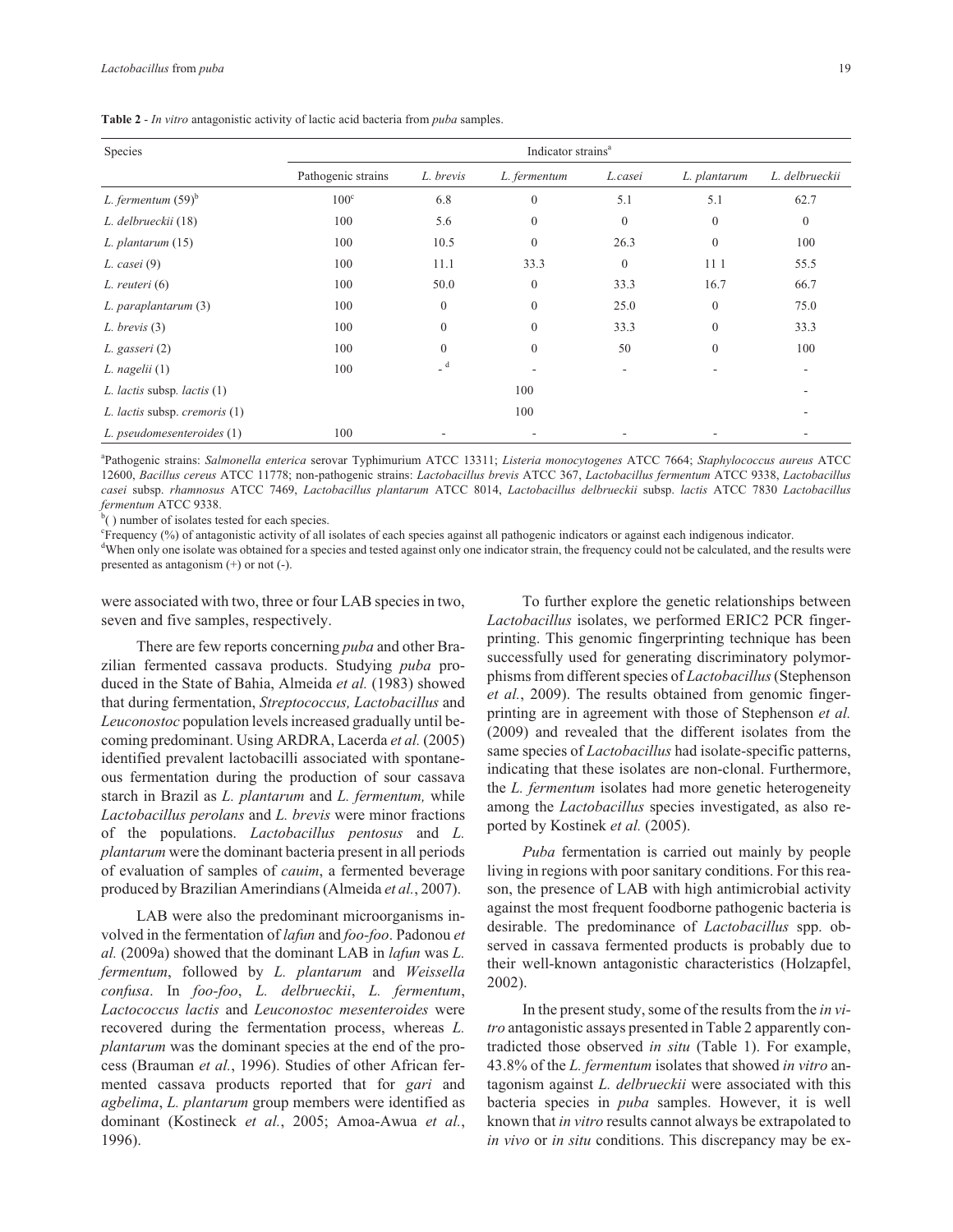plained by the medium formulation of MRS agar used for the antagonistic assay, which is quite different from the *puba* composition. Another possible explanation could be a different sensitivity to antagonism between *Lactobacillus* isolates from *puba* and the reference strains used as indicators.

Other results obtained in this study suggest that organic acid production was the most frequent mechanism responsible for the antagonism observed in the *in vitro* assays. Reduced pH, in combination with the presence of undissociated organic acid, principally lactic acid, is responsible for most of the inhibitory effects observed (Adams and Nicolaides, 1997). In acidic food, the low pH will increase the proportion of undissociated acid present. When the undissociated acid passes through the plasma membrane into the higher pH of the cytoplasm, it will dissociate, acidifying the cytoplasm and releasing the anion. The accumulation of the ion  $H^+$  can disrupt intracellular processes (Adams and Nicolaides, 1997).

Due to acidification, the environment becomes selective against less acid-tolerant bacteria and preserves the products from pathogenic and food spoiling microorganisms (Holzapfel, 2002). Indeed, the minimum pH values allowing the growth of pathogenic bacteria in food products were 4.9 (*B. cereus*), 4.1 (*L. monocytogenes*), 4.05 (*Salmonella* spp.) and 4.0 (*S. aureus*) (Jay *et al.*, 2005). Only *L. lactis*subsp. *lactis*, *L. lactis*subsp. *cremoris* and one isolate of *L. plantarum* produced inhibitory substance(s) with some characteristics (antagonistic activity resistant to supernatant neutralization and sensitivity to proteolytic action) suggesting a bacteriocin-like nature (Jack *et al.*, 1995). According to Todorov (2009), several bacteriocins produced by different strains of *L. plantarum* isolated from food products have been described, for instance, Plantaricin K produced by *L. plantarum* DK9 isolated from *fufu* (Olukoya *et al.*, 1993). The presence of bacteriocin-producing LAB in the puba microbiota could be interesting because the synergism among bacteriocins and organic acids in foods has already been described (Jack *et al.*, 1995; Schillinger and Lücke, 1989).

In conclusion, the similarities in the submerged fermentation processes of *puba, lafun* and *foo-foo*, prepared in Brazil and Africa, may explain the similar results reporting the presence of *L. fermentum, L. delbrueckii* and *L. plantarum* in staple foods of these different products. This study is the first molecular identification of lactobacilli isolated from market *puba.* The strong antagonistic effects of the LAB isolates from *puba* against pathogenic bacteria suggest a potential use for these bacteria as starter cultures for safer and better *puba* production, which may have a considerable social impact. Indeed, today, a significant portion of the nutritional needs of many consumers in impoverished regions of Brazil is met through fermented foods like *puba,* and this probably will expand in the near future.

#### Acknowledgments

This study was supported by grants from Fundação de Amparo à Pesquisa do Estado de Minas Gerais (FAPEMIG, CBB APQ - 4172 - 4. 01/07) and Conselho Nacional de Desenvolvimento Científico e Tecnológico (CNPq, process 475024/2009-5).

### **References**

- Adams MR, Nicolaides L (1997) Review of the sensitivity of different foodborne pathogens to fermentation. Food Control 8:227-239.
- Almeida EG, Rachid CCTC, Schwan RF (2007) Microbial population present in fermented beverage 'cauim' produced by Brazilian Amerindians. Int J Food Microbiol 120:146-151.
- Almeida PF, Moraes IO, Castro RC, Menezes TB (1993) Fermentação de mandioca para a produção de carimã. Ciênc Tecnol Aliment 13:113-120.
- Amoa-Awua WKA, Appoh FE, Jakobsen M (1996) Lactic acid fermentation of cassava dough into agbelima. Int J Food Microbiol 31:87-89.
- Brauman A, Malonga SKM, Miambi E, Ampe F (1996) Microbiological and biochemical characterization of cassava retting, traditional lactic acid fermentation for foo-foo (cassava flour) production. Appl Environ Microbio 62:2854-2858.
- Delfederico L, Hollmann A, Martinez M, Iglesias NG, De Antoni G, Semorile L (2005) Molecular identification and typing of lactobacilli isolated from kefir grains. J Dairy Res 73:20-27.
- Fernandes C (2009) Viagem Gastronômica Através do Brasil. In: Alves, MVB (ed) Senac São Paulo, São Paulo, pp 238.
- Guyot JP, Ampe F, Omar N (1998) Recovery of total microbial RNA from lactic acid fermented foods with a high starch content. Lett Appl Microbiol 27:270-274.
- Hane BG, Jager K, Drexler HG (1993) The Pearson productmoment correlation coefficient is better suited for identification of DNA fingerprinting profiles than band matching algorithms. Electrophoresis 14:967-972.
- Holzapfel W (2002) Appropriate starter culture technologies for small-scale fermentation in developing countries. Int J Food Microbiol 75:197-212.
- Jack RW, Tagg JR, Ray B (1995) Bacteriocins of Gram positive bacteria. Microbiol Rev 59:171-200.
- Jay JA, Loessner MJ, Golden DA (2005) Intrinsic and extrinsic parameters of foods that affect microbial growth. In: Heldman DR (ed) Modern Food Microbiology. Springer Science, New York, pp 39-59.
- Kostineck M, Specht I, Edward VA, Schillinger U, Hertel C, Holzapfel WH, Franz CMAP (2005) Diversity and technological properties of predominant lactic acid bacteria from fermented cassava used for the preparation of Gari, a traditional African food. Syst Appl Microbiol 28:527-540.
- Lacerda ICA, Miranda RL, Borelli BM, Nunes AC, Nardi RMD, Lachance MA, Rosa CA (2005) Lactic acid bacteria and yeast associated with spontaneous fermentation during the production of sour cassava starch in Brazil. Int J Food Microbiol 105:213-219.
- Moreira JLS, Mota RM, Horta MFM, Teixeira SMR, Neumann E, Nicoli JR, Nunes AC (2005) Identification to the species level of *Lactobacillus* isolated in probiotic prospecting stud-